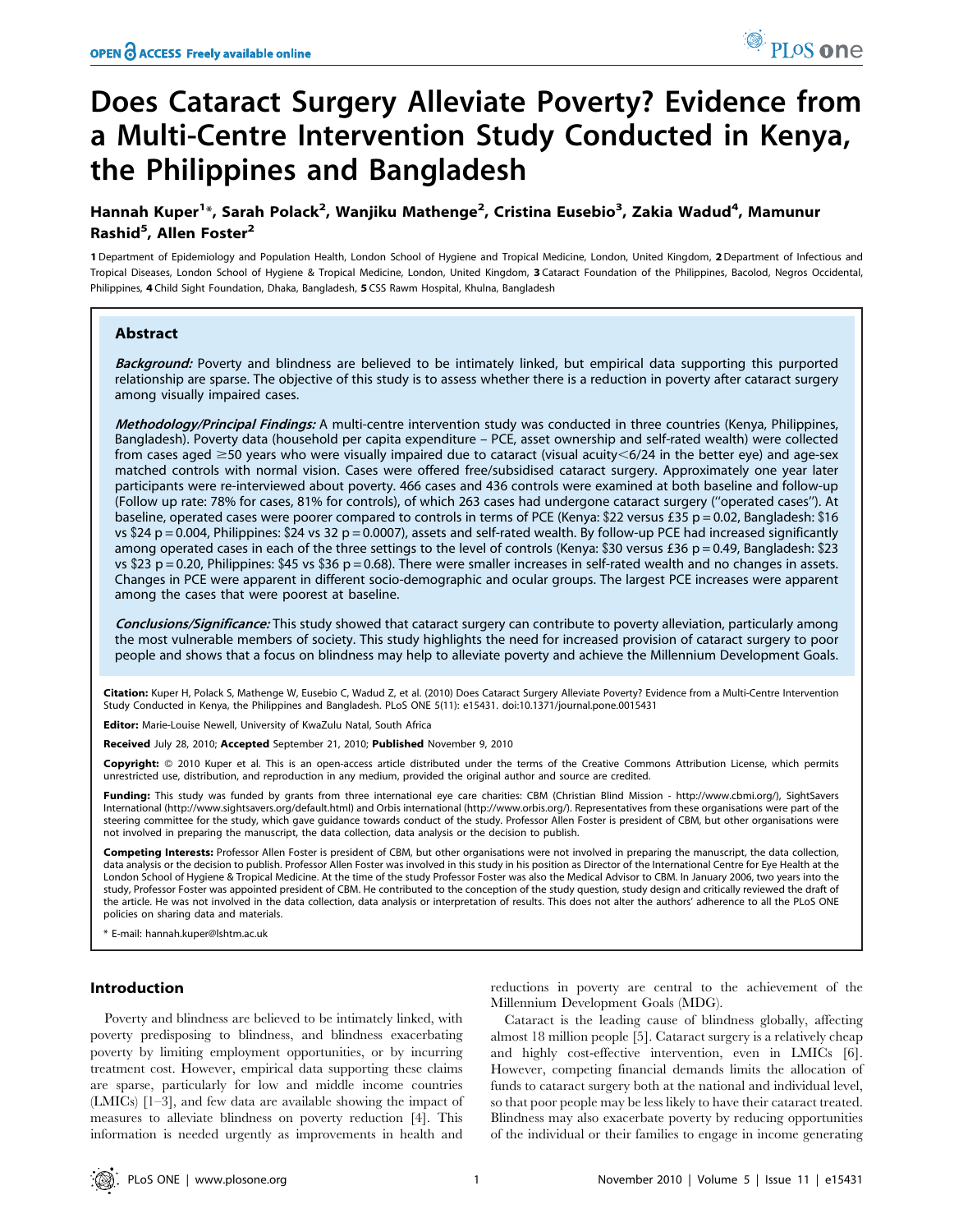activities [4]. Consequently, cataract blindness is markedly more prevalent in LMICs [5], and may be more common among poor people within countries [1–3], although data are sparse. This relationship with poverty is also evident for disability in general [7], although few studies have attempted to unravel the nature of the relationship between poverty and cataract or other types of disability through empirical data.

The Cataract Impact Study was undertaken to assess the impact of cataract visual impairment and cataract surgery on poverty, activities and quality of life in three low income countries [8–11]. Our baseline analyses showed that cases visually impaired from cataract were significantly poorer, less likely to be involved in productive activities and had worse quality of life than controls with normal vision in Kenya, the Philippines and Bangladesh [8– 11]. At follow-up the cases who had undergone cataract surgery had significantly improved quality of life [12], were significantly more likely to participate in productive activities and received less assistance from caregivers [13]. We hypothesise that these changes would have resulted in reduced poverty among the operated cases at follow-up. The aim of the current analysis is to assess the impact of cataract surgery on poverty among cases with cataract in these three settings.

#### Methods

#### Ethics statement

Informed signed or thumb-printed consent was obtained from all cases and controls. All cases with operable cataract were referred for surgery. Ethical approval was obtained from the ethics committees of the London School of Hygiene & Tropical Medicine, the Kenya Medical Research Institute, the Bangladesh Medical Research Council and the University of St. La Salle, Bacolod, Philippines.

#### Study overview

The 'Cataract Impact Study' was a longitudinal intervention study conducted in Kenya (Nakuru district), Bangladesh (Satkhira district) and the Philippines (Negros Island and Antique district) [8–13]. At baseline cases with visual impairment from cataract and controls without visual impairment were identified and interviewed about time-use, health related quality of life and poverty. All cases were offered free or subsidized surgery. Approximately one year later cases and controls were re-traced, re-examined and re-interviewed. This paper presents the findings from the poverty data.

#### Participants

Sample size calculations were powered to detect a 30% improvement in per capita expenditure one year after cataract surgery, with an alpha of 0.05 and 80% power and necessitated a sample of 100 cases examined at baseline and follow-up in each country. A total of 180 cases were required at baseline in each country, assuming that 75% of cases underwent surgery and 75% were followed at one year.

Cases and controls were identified primarily through population-based blindness surveys undertaken at baseline [14–16]. Clusters of 50 people aged  $\geq 50$  years were selected through probability-proportionate to size sampling, using either the census (Philippines and Bangladesh) or electoral role (Kenya) as the sampling frame. Households within clusters were selected through a modification of compact segment sampling, whereby a map was drawn of the enumeration area which was divided into segments each including approximately 50 people aged  $\geq$ 50 years and one segment was chosen at random [17]. Households in the segment were included sequentially until 50 people aged  $\geq$ 50 years were identified. The surveys included 3503 (93% response rate) people aged  $\geq 50$  years in Kenya, 4868 (92%) in Bangladesh, 2774 (76%) in Negros and 3177 (83%) in Antique.

All people aged  $\geq 50$  years underwent visual acuity (VA) testing and ophthalmic examination. VA was measured in full daylight with available spectacle correction with a Snellen tumbling "E" chart using optotype size 6/18 (20/60) on one side and size 6/60 (20/200) on the other side at 6 or 3 metre distance. If the VA was  $\leq 6/18$  in either eye then pinhole vision was also measured. Participants with pinhole vision  $\leq 6/18$  but  $\geq 6/60$  in the better eye due to age-related cataract were given a second VA test using an 'E' of size 6/24. The ophthalmologist examined all eyes with a presenting  $VA \leq 6/18$  with a torch, direct ophthalmoscope and/or portable slit lamp.

Cases were invited for participation if they had pinhole  $VA < 6/$ 24 in the better eye due to cataract, as diagnosed by an ophthalmologist. One (or up to two in Bangladesh) age- sexcluster-matched controls without visual impairment (presenting VA $>6/18$  in better eye) were selected per case from the eligible adults examined in the same cluster. During the survey the eligible controls in each cluster were listed by gender and age group (50– 54, 55–59, 65–69 and  $\geq$  70 years). When a case was identified, one control (or up to two in Bangladesh) of the same gender and age group was selected at random for inclusion by drawing lots. If there were no matching control at that time then the next eligible control identified in the cluster was recruited. Cases and controls who were significantly communication impaired (e.g. deaf) were excluded  $(<5$  per country).

Due to logistical and time constraints, additional cases were identified in each setting through community-based case detection. In Kenya and Negros (Philippines) additional clusters were selected using probability proportionate to size sampling after completion of the population based-survey. These clusters were visited in advance and asked that all people aged  $\geq 50$  years with eyesight problems come to a central point on a specified day and that people unable to attend (e.g. due to blindness or physical disability) be noted. All people attending the central point and those unable to leave their households underwent an eye examination using the procedures described above. People who met the case definition were invited to participate in the study and were interviewed in their homes. In Bangladesh and Antique (Philippines), case finding was conducted simultaneously with the survey so that age- gender matched controls were also included for these cases. In each cluster the teams asked to be taken to a community member with eye problems living within the boundaries of the cluster but outside the selected segment. The ophthalmologist conducted the ophthalmic examination at the household to identify eligible cases.

#### Intervention

In Kenya and Bangladesh all cases were offered free cataract surgery at the local hospital, with free transport. In the Philippines, patients were referred for surgery which was subsidised for patients who could not afford the fee. ''Operated cases'' were those who accepted the surgery while ''un-operated cases'' did not.

#### Data collection

Baseline surveys were conducted between January 2005 and May 2006. Follow up surveys were undertaken approximately one year later, during the same climatic season as the baseline. Interviews were conducted in respondents' own homes by trained interviewers who were regularly observed by supervisors.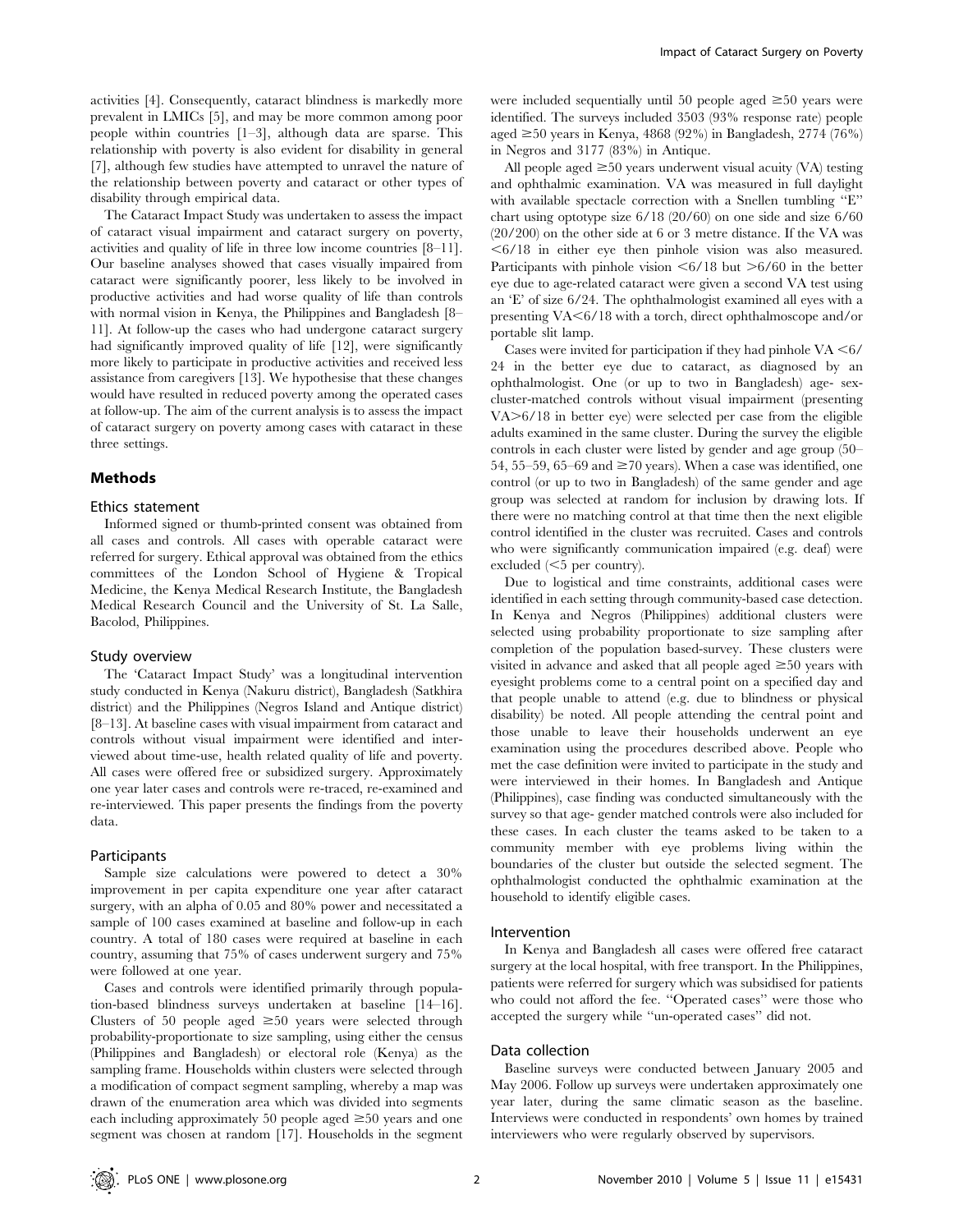#### Measures of poverty

The person primarily responsible for household finances was interviewed to assess poverty as measured through (a) household PCE to indicate consumption, (b) asset ownership and (c) self rated wealth:

- a) PCE: the household informant was asked to recall the monetary value of food that was purchased, consumed from home production, received as payment in kind or as gifts over the last month by all household members (not including those away) [18]. They were also questioned about expenditure on education, health, household and personal items and rent paid (or rental equivalent for home owners). Consumption was assessed over the previous one week period for frequently consumed items, and this was scaled up to estimate monthly consumption. The amount consumed over the previous month was assessed for items that were consumed more rarely. In total, 85 items were included in the questionnaire in Kenya, 90 in the Philippines and 79 in Bangladesh. The consumption on all items was summed to calculate total monthly household consumption, and this was converted to US dollars at the average exchange rate between baseline and follow-up  $$1 = 74$  shillings, 67 taka, 51 peso). PCE was calculated by dividing total monthly household consumption by the number of household members.
- b) Asset ownership: The informant was also asked about the number and type of context-specific assets owned by the household, including furniture items, electrical equipment, cattle and vehicles. Information was collected on household characteristics (e.g. building material of the floor, roof and walls, type of toilet and the number of rooms). This information was used to derive a relative index of household assets using Principle Components Analysis (PCA) [19].
- c) Self-rated wealth: participants were asked ''On a scale of 1 to 10, how well-off do you think your household is in relation to the other households in the village.<sup>222</sup>.

#### Covariates

Cases and controls were interviewed about standard sociodemographic indicators, including household composition, education, and employment. They were also asked about, self-rated health (ranking their ''health state today'' on a scale of 1–100), and time-use as described in detail elsewhere [10,13,20].

## Questionnaire development and training

The questionnaires were translated into the local languages (3 in Kenya, 3 in the Philippines and 1 in Bangladesh) and backtranslated by independent translators who also commented on appropriateness of language used. The questionnaire was reviewed and pilot tested in each setting and small modifications were made, where appropriate, to ensure local understanding. Interviewers were trained for one week at baseline and at follow-up.

#### Statistical analysis

Data on household expenditure were cleaned, excluding gross outliers and imputing rental equivalents based on household characteristics and non-rent expenditure where these estimates were missing or unreasonably low  $\leq$ \$1 per month – 34 in total). PCE and asset scores were divided into quartiles for each country, based on the distribution of the data for the cases and controls combined. All data analyses were restricted to participants with both baseline and follow-up data and were conducted for each country separately.

The following analyses were undertaken:

- a) Comparison of socio-demographic characteristics between cases and controls: The baseline socio-demographic characteristics of operated cases and controls were compared calculating p-values through t-test for continuous variables and chi-square for discrete variables (or exact test if cell count<5). We also compared characteristics of un-operated cases to operated cases.
- b) Assessment of differences in poverty between cases and controls: We compared both baseline and follow up scores for PCE, assets and self-rated wealth between operated cases and controls using the t-test for log-transformed PCE scores and assets, and the Mann-Witney test for household rank. We also compared scores of un-operated cases to operated cases.
- c) Assessment of change in poverty over time: We compared baseline and follow-up scores for the three poverty variables separately for operated cases, un-operated cases and operated controls, calculating paired t-test derived p-values for PCE (all countries) and assets (Bangladesh and Philippines), and

Table 1. Follow-up by country for operated cases, controls and un-operated cases.

| <b>Country</b><br>Kenya<br>Bangladesh<br>Philippines | <b>Participant type</b> | <b>Total at</b><br><b>Baseline (N)</b> | <b>Examined at</b><br>follow-up (%) |          | Reasons for loss to follow-up (%) |                                  |  |  |  |  |
|------------------------------------------------------|-------------------------|----------------------------------------|-------------------------------------|----------|-----------------------------------|----------------------------------|--|--|--|--|
|                                                      |                         |                                        |                                     | Lost     | <b>Died</b>                       | Refused/unable<br>to communicate |  |  |  |  |
|                                                      | Operated cases          | 82                                     | 65 (79%)                            | 9(53%)   | 8 (47%)                           | $0(0\%)$                         |  |  |  |  |
|                                                      | Controls                | 75                                     | 56 (75%)                            | 16 (84%) | 3(16%)                            | $0(0\%)$                         |  |  |  |  |
|                                                      | Un-operated cases       | 60                                     | 40 (67%)                            | 12 (60%) | 7 (35%)                           | 1(5%)                            |  |  |  |  |
|                                                      | Operated cases          | 117                                    | 99 (85%)                            | 11 (61%) | 6(33%)                            | 1(6%)                            |  |  |  |  |
|                                                      | Controls                | 280                                    | 223 (80%)                           | 46 (81%) | 10 (18%)                          | 1(2%)                            |  |  |  |  |
|                                                      | Un-operated cases       | 100                                    | 70 (70%)                            | 20 (67%) | 7(23%)                            | 3(10%)                           |  |  |  |  |
|                                                      | Operated cases          | 113                                    | 99 (88%)                            | 7 (50%)  | 7 (50%)                           | $0(0\%)$                         |  |  |  |  |
|                                                      | Controls                | 182                                    | 157 (86%)                           | 18 (72%) | 6(24%)                            | 1(4%)                            |  |  |  |  |
|                                                      | Un-operated cases       | 127                                    | 93 (73%)                            | 12 (35%) | 20 (59%)                          | 2(6%)                            |  |  |  |  |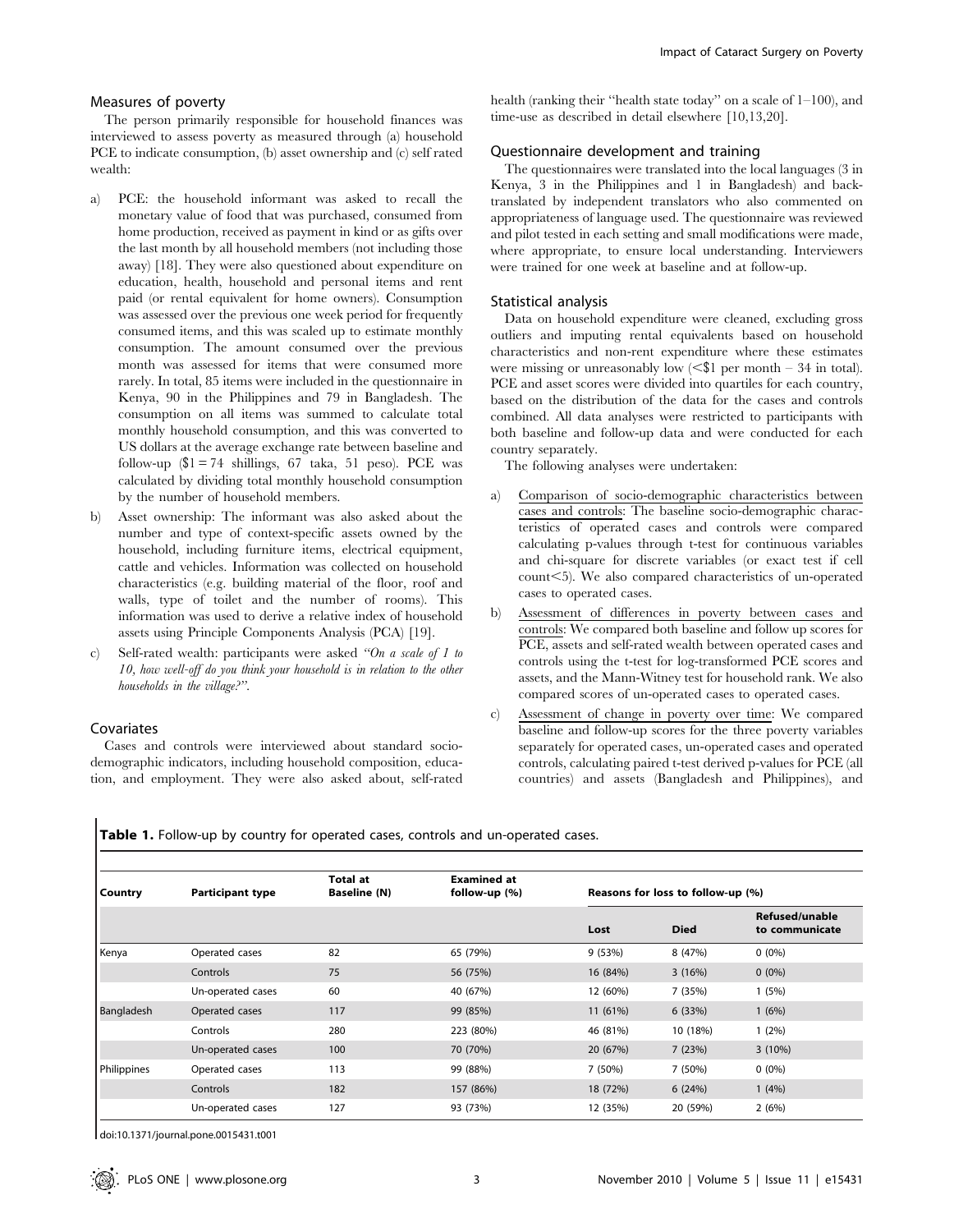Table 2. Baseline demographic characteristics of cases and controls examined at baseline and follow-up. Table 2. Baseline demographic characteristics of cases and controls examined at baseline and follow-up.

| Variable                                                       | Kenya                                  |                                   |                        |                                                |                                             | Bangladesh                      |                                   |                       |                                                |                                             | Philippines                     |                                   |                         |                                                         |                                 |
|----------------------------------------------------------------|----------------------------------------|-----------------------------------|------------------------|------------------------------------------------|---------------------------------------------|---------------------------------|-----------------------------------|-----------------------|------------------------------------------------|---------------------------------------------|---------------------------------|-----------------------------------|-------------------------|---------------------------------------------------------|---------------------------------|
|                                                                | <b>Operated</b><br>$(n = 65)$<br>cases | Unoperated<br>$(n = 39)$<br>Cases | Controls<br>$(n = 55)$ | operated vs<br>un-operated<br>P-value<br>cases | operated<br>cases vs<br>controls<br>P-value | Operated<br>$(n = 99)$<br>cases | Unoperated<br>$(n = 67)$<br>Cases | Controls<br>$(n=221)$ | un-operated<br>operated vs<br>P-value<br>cases | operated<br>cases vs<br>controls<br>P-value | Operated<br>$(n = 99)$<br>cases | Unoperated<br>$(n = 92)$<br>Cases | Controls<br>$(n = 152)$ | un-operated cases vs<br>operated vs<br>P-value<br>cases | operated<br>controls<br>P-value |
| Mean age<br>$(95%$ CI)                                         | 78 (75-80) 82 (79-84)                  |                                   | 75 (73-78) 0.03        |                                                | 0.15                                        | $71(69-73)$ 75 (72-77)          |                                   | 69 (68-70) 0.04       |                                                | 0.03                                        | $72 (70-73)$ $77 (75-78)$       |                                   | 71 (70-73) 0.0002       |                                                         | 0.85                            |
| Female                                                         | 49%                                    | 64%                               | 51%                    | 0.14                                           | 0.85                                        | 53%                             | 72%                               | 57%                   | 0.01                                           | 0.46                                        | 62%                             | 70%                               | 56%                     | 0.25                                                    | 0.37                            |
| Married                                                        | 56%                                    | 28%                               | 61%                    | 0.007                                          | 0.54                                        | 48%                             | 32%                               | 58%                   | 0.03                                           | 0.12                                        | 45%                             | 46%                               | 56%                     | 0.92                                                    | 0.09                            |
| Literate                                                       | 29%                                    | 31%                               | 56%                    | 0.87                                           | 0.003                                       | 8%                              | 9%                                | 28%                   | 0.84                                           | < 0.0001                                    | 15%                             | 22%                               | 12%                     | 0.24                                                    | 0.44                            |
| do                                                             | 0%                                     | 0%                                | 7%                     | $\frac{1}{2}$                                  | $0.01*$                                     | 6%                              | 12%                               | 18%                   | 0.18                                           | 0.006                                       | 9%                              | 3%                                | 17%                     | $0.14*$                                                 | 0.09                            |
| Mean self-rated 50 (45-54)<br>health (95% CI)                  |                                        | 52 (46-57)                        | 58 (53-63) 0.62        |                                                | 0.04                                        | $50(45-55)$ 42 (37-47)          |                                   | 59 (56-62) 0.04       |                                                | 0.0006                                      | 53 (51-56)                      | 49 (47-52)                        | 62 (59-65)              | 0.05                                                    | < 0.0001                        |
| Pre op VA                                                      |                                        |                                   |                        |                                                |                                             |                                 |                                   |                       |                                                |                                             |                                 |                                   |                         |                                                         |                                 |
| Normal                                                         | $\circ$                                | $\circ$                           | 100%                   | 0.008                                          | ≸                                           | $\circ$                         | $\circ$                           | 100%                  | 0.69                                           | ≸                                           | $\circ$                         | $\circ$                           | 100%                    | 0.18                                                    | $\frac{4}{2}$                   |
| $\overline{ }$                                                 | 40%                                    | 56%                               |                        |                                                |                                             | 29%                             | 22%                               |                       |                                                |                                             | 26%                             | 34%                               |                         |                                                         |                                 |
| $\overline{5}$                                                 | 18%                                    | 33%                               |                        |                                                |                                             | 16%                             | 21%                               |                       |                                                |                                             | 21%                             | 14%                               |                         |                                                         |                                 |
| Blind                                                          | 18%                                    | 3%                                |                        |                                                |                                             | 12%                             | 15%                               |                       |                                                |                                             | 24%                             | 31%                               |                         |                                                         |                                 |
| 군                                                              | 23%                                    | 8%                                |                        |                                                |                                             | 42%                             | 42%                               |                       |                                                | 29%                                         | 20%                             |                                   |                         |                                                         |                                 |
| doi:10.1371/journal.pone.0015431.t002<br>*Fisher's exact test. |                                        |                                   |                        |                                                |                                             |                                 |                                   |                       |                                                |                                             |                                 |                                   |                         |                                                         |                                 |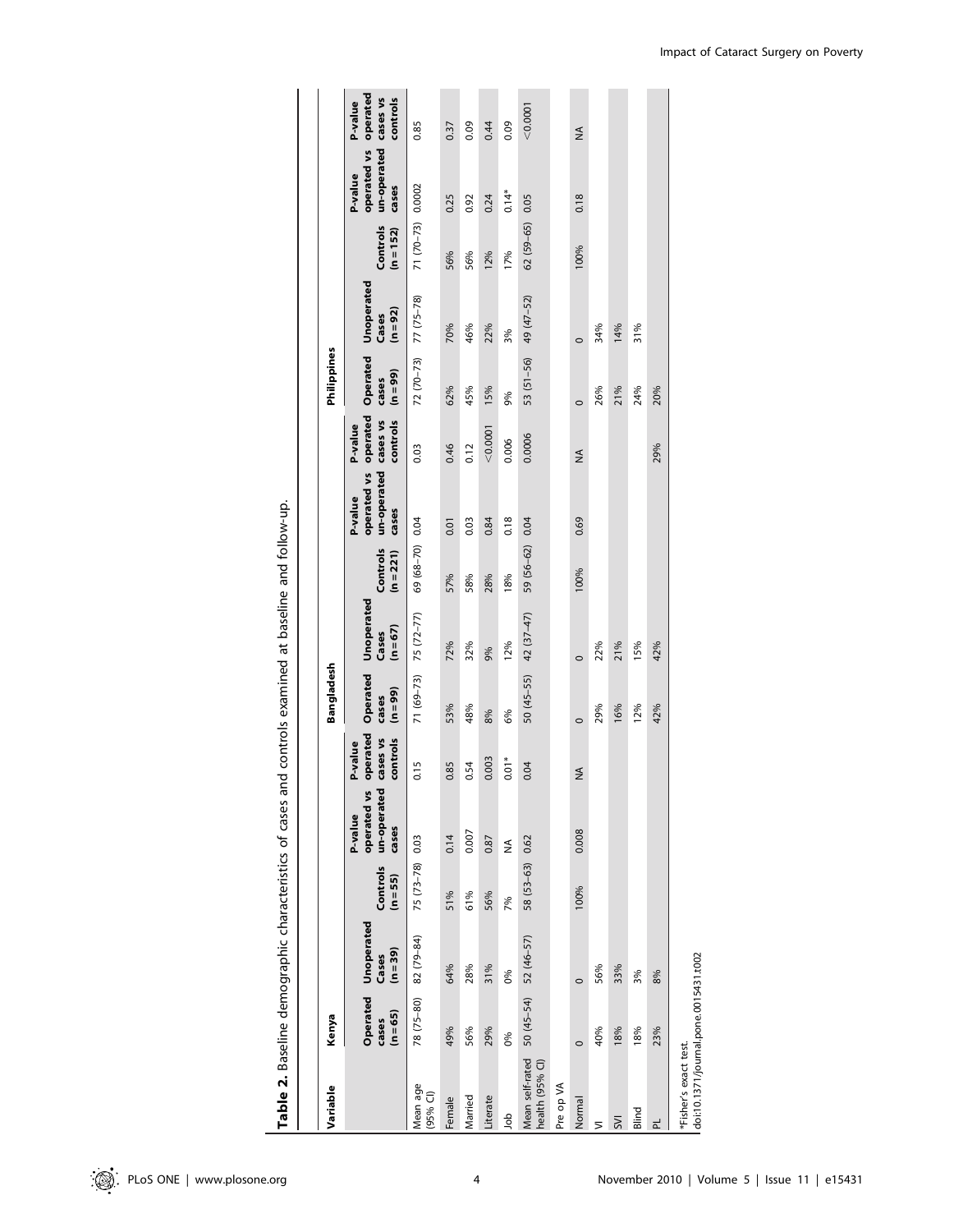Wilcoxon signed rank test for household rank and assets scores in Kenya (these data were skewed and could not be transformed).

- d) Multivariate analyses comparing poverty in operated cases and controls: Logistic regression analyses were undertaken, separately for each country, comparing operated cases and controls for the three poverty variables divided into quartiles at both baseline and at follow-up, adjusting analyses for the matching variables (age, sex and location, and study site in the Philippines). Analyses were additionally adjusted for social support indicators (marital status and household size), selfrated health and markers of early life poverty (school attendance and literacy), as potential confounders.
- Identification of predictors of change in PCE among operated cases: We compared the mean change in PCE between baseline and follow-up among operated cases stratified by socio-demographic and ocular groups, calculating t-test derived p-values for comparing log PCE values for baseline and follow-up and comparing change between the groups. We also compared the mean allocation to different expenditure categories (e.g. food, education health etc) at baseline and at follow-up among operated cases.

## Results

At baseline we included 142 cases and 75 controls in Kenya, 217 cases and 280 controls in Bangladesh and 240 cases and 182 controls in the Philippines (Table 1). Uptake of surgery among cases was consistently low (Kenya: 58%, Bangladesh: 54%,

Philippines: 47%). Follow-up rates were high, particularly for the operated cases ( $>79\%$ ) and controls ( $>75\%$ ). Overall, 62% of loss to follow-up was due to drop-out, 34% due to death, and 4% due to refusal/inability to communicate. Operated cases, un-operated cases and controls lost to follow-up did not differ systematically from those included in terms of socio-demographic characteristics (data not shown).

More of the cases observed at baseline and follow-up were identified from the population-based survey (Kenya = 60, Bangladesh = 125, Philippines = 113), than through population based case finding  $(Kenya = 44, Bangladesh = 41, Philippines = 78)$ . In Kenya and the Philippines there was no difference between these two case types in socio-demographic characteristics (age, sex, marital status, literacy, job, VA). In Bangladesh RAAB cases were significantly older and had better VA. All controls were identified through the population-based survey.

# Comparison of baseline socio-demographic characteristics

Operated cases and controls were broadly similar in age, sex and marital status in the three countries, although operated cases were slightly older than controls in Bangladesh (Table 2). Controls were far more likely to have a job at baseline than cases and to be literate, except in the Philippines. Baseline self-rated health was consistently higher among controls compared to operated cases. Operated cases were also compared to un-operated cases. The unoperated cases were older. In Bangladesh the un-operated cases were more likely to be female and in Kenya and Bangladesh they were less likely to be married than operated cases, but they were similar in terms of job status and literacy. Baseline self-rated health

Table 3. Comparison of PCE, assets and household rank at baseline and follow up for operated cases and controls.

| Poverty<br>measures | <b>Mean scores</b><br>(95% CI) | Kenya                           |                               |                                                    | <b>Bangladesh</b>                       |                                |                                                    | <b>Philippines</b>                    |                                |                                                    |
|---------------------|--------------------------------|---------------------------------|-------------------------------|----------------------------------------------------|-----------------------------------------|--------------------------------|----------------------------------------------------|---------------------------------------|--------------------------------|----------------------------------------------------|
|                     |                                | Operated<br>cases<br>$(n = 65)$ | <b>Controls</b><br>$(n = 56)$ | p-value<br>operated<br>cases<br>versus<br>controls | Operated<br>cases<br>$(n = 99)$         | <b>Controls</b><br>$(n = 222)$ | p-value<br>operated<br>cases<br>versus<br>controls | Operated<br>cases<br>$(n = 99)$       | <b>Controls</b><br>$(n = 152)$ | p-value<br>operated<br>cases<br>versus<br>controls |
| PCE(S)              | Baseline                       | $22(18-26)$                     | $35(24-46)$                   | 0.02                                               | $16(12-21)$                             | $24(16-33)$                    | 0.004                                              | 24 (19-28)                            | $32(27-38)$                    | 0.0007                                             |
|                     | Follow-up                      | $30(22-37)$                     | $36(22-51)$                   | 0.49                                               | $23(18-28)$                             | $23(21-24)$                    | 0.20                                               | $45(28-62)$                           | $36(30-42)$                    | 0.68                                               |
|                     | Change<br>(95% CI)             | $8(0-15)$                       | $1(-6-9)$                     |                                                    | $7(1-12)$                               | $-2(-10-7)$                    |                                                    | $21(4-38)$                            | $3(-4-10)$                     |                                                    |
|                     | p-value for<br>change          | 0.07                            | 0.71                          |                                                    | < 0.0001                                | < 0.0001                       |                                                    | < 0.0001                              | 0.22                           |                                                    |
| <b>Assets</b>       | Baseline                       | $-0.8$<br>$(-1.2 - -0.3)$       | 0.5<br>$(-0.3-1.3)$           | 0.004                                              | $-0.7$ (-1.1--0.2) 0.2 (-0.1-0.6) 0.003 |                                |                                                    | $-0.2$ (-0.7-0.3) 0.3 (-0.2-0.7) 0.14 |                                |                                                    |
|                     | Follow-up                      | $-0.8$<br>$(-1.2 - -0.4)$       | 0.2<br>$(-0.5-1.0)$           | 0.02                                               | $-0.7$ (-1.1--0.2) 0.2 (-0.1-0.5) 0.002 |                                |                                                    | $-0.1$ (-0.6-0.4) 0.4 (0-0.8)         |                                | 0.16                                               |
|                     | Change<br>(95% CI)             | $\Omega$<br>$(-0.2 - 0.3)$      | $-0.3$<br>$(-0.5-0)$          |                                                    | $0.03 (-0.1 - 0.2)$                     | $0 (-0.1 - 0.1)$               |                                                    | $0.1$ (-0.2-0.5)                      | $0.1$ (-0.1-0.3)               |                                                    |
|                     | p-value for<br>change          | 0.36                            | 0.05                          |                                                    | 0.81                                    | 0.96                           |                                                    | 0.47                                  | 0.35                           |                                                    |
| Household<br>rank   | Baseline                       | 3.4<br>$(3.1 - 3.8)$            | 4.9<br>$(4.4 - 5.4)$          | < 0.0001                                           | $3.8(3.4-4.2)$                          | $4.5(4.2 - 4.8)$               | 0.003                                              | $4.1(3.8-4.4)$                        | $4.3(4.0-4.6)$                 | 0.31                                               |
|                     | Follow-up                      | $4.1(3.7-4.5)$                  | $4.8(4.3-5.3)$ 0.05           |                                                    | $3.9(3.5-4.3)$                          | $4.4(4.1-4.6)$                 | 0.02                                               | $4.6(4.3-4.9)$                        | $4.6(4.3-4.9)$                 | 0.83                                               |
|                     | Change<br>(95% CI)             | 0.7<br>$(0.2 - 1.1)$            | $-0.1$<br>$(-0.7-0.5)$        |                                                    | $0.1$ (-0.2-0.4)                        | $-0.1$ ( $-0.4-0.1$ )          |                                                    | $0.5(0.1-0.9)$                        | $0.3$ (-0.3-0.5)               |                                                    |
|                     | p-value for<br>change          | 0.005                           | 0.80                          |                                                    | 0.64                                    | 0.61                           |                                                    | 0.007                                 | 0.08                           |                                                    |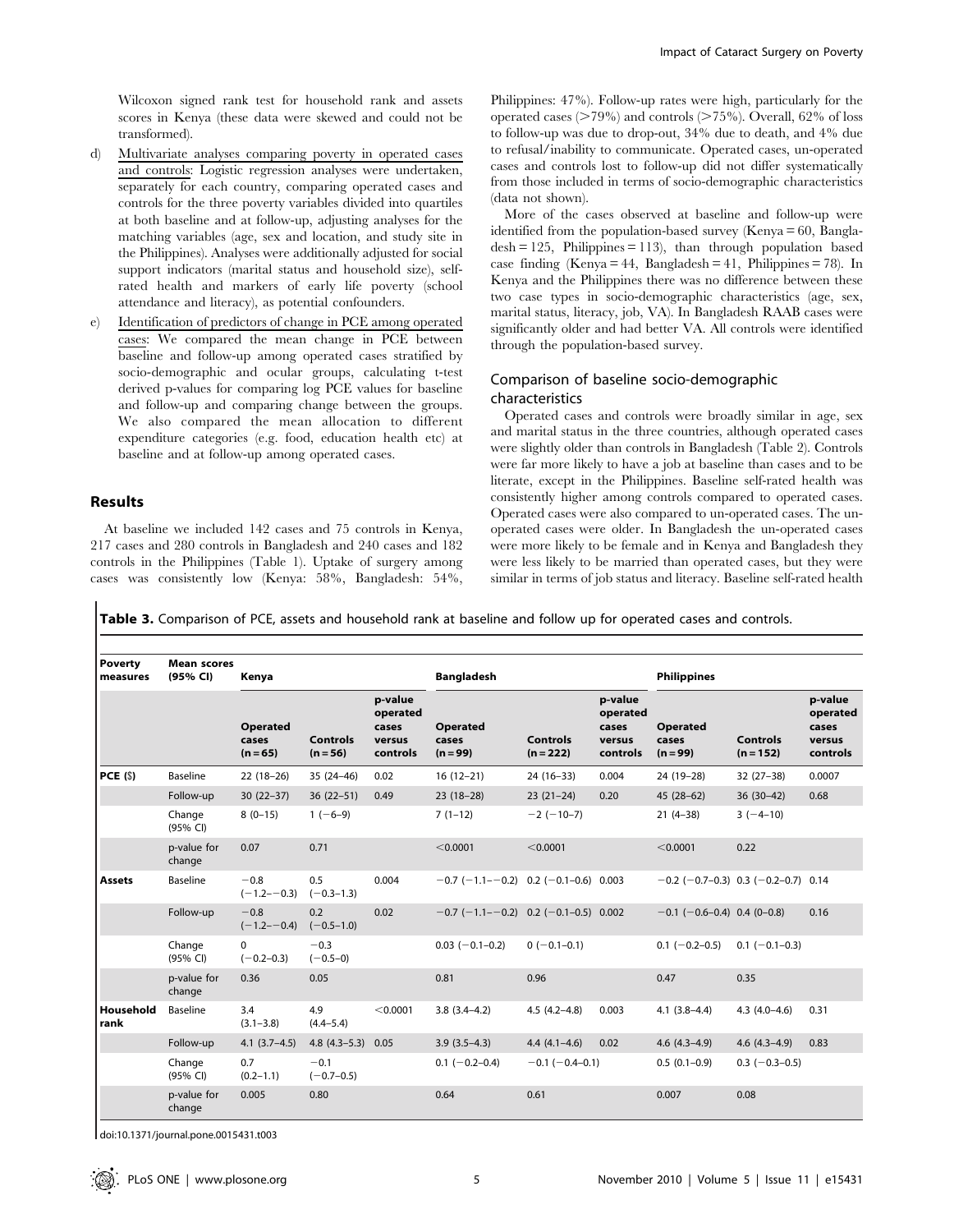was lower for un-operated cases compared to operated cases in Bangladesh and the Philippines, and in Kenya the operated cases had poorer baseline vision than un-operated cases.

# Assessment of differences in poverty between cases and controls and change over time

Both cases and controls were generally poor at baseline and remained so at follow-up, with daily PCE averaging \$0.53–\$1.50 per person. At baseline, operated cases had significantly lower PCE compared to controls in all three countries (Table 3). At follow up, average PCE had increased among operated cases by \$8 in Kenya (36%, p = 0.07),  $\ $7$  in Bangladesh (44%, p < 0.0001) and \$21 in the Philippines  $(88\%, p<0.0001)$  and was no longer significantly lower than among controls.

Baseline mean asset scores were also poorer among operated cases than controls in each country (Kenya:  $-0.8$  vs 0.5; Bangladesh;  $-0.7$  vs 0.2), although this was non-significant in the Philippines  $(-0.2 \text{ vs } 0.3)$ . There was virtually no change in asset scores among either operated cases or controls between baseline and follow-up, so that controls retained higher asset scores in Kenya and Bangladesh.

Household rank was significantly lower among operated cases than controls at baseline in Kenya (3.4 vs 4.9) and Bangladesh (3.8 vs 4.5), but not in the Philippines (4.1 vs 4.3). At follow up, household rank had increased significantly among operated cases in Kenya and the Philippines compared to baseline, but remained significantly lower than controls in both Kenya and Bangladesh and no different in the Philippines.

PCE, assets and household rank remained broadly similar between baseline and follow-up among controls.

Un-operated cases were similar to operated cases at baseline in terms of PCE (Kenya  $20.2$ , p = 0.59; Bangladesh  $19.5$ , p = 0.35, Philippines  $$27.3, p = 0.25$ ) assets  $(-1.0, p = 0.58; -0.21, p = 0.29;$  $-0.3$ , p = 0.76) and household rank (3.2, p = 0.46; 4.1, p = 0.38; 4.0,  $p = 0.68$ ). There were significant, though generally smaller, increases in PCE among un-operated cases between baseline and follow up in Kenya (\$8 increase,  $95\%$  CI = \$0–17 p = 0.05), Bangladesh (\$3,  $-\$2-\$8$  p = 0.02) and the Philippines (\$7, \$0-14  $p = 0.01$ ). There was generally no change at follow-up in assets (Kenya:  $-0.8$ , Philippines  $-0.6$ ) or self-rated wealth (Kenya: 3.7; Bangladesh: 4.0, Philippines: 4.2), and only the increase for assets in Bangladesh reached statistical significance (0.3 points, 0.1–0.6  $p = 0.01$ .

# Multivariate analyses of the association between poverty and case/control status at baseline and follow-up

We divided poverty indicator scores into quartiles to allow a comparison of operated cases and controls with adjustment for potential confounders. At baseline, operated cases were significantly more likely than controls to be in the poorest quartile of PCE in Kenya (OR = 3.3, 95% CI = 1.0–10.8), Bangladesh (3.2, 1.5–6.6) and the Philippines (4.4, 1.9–10.0), and there was a significant trend of association between falling PCE and case status (Table 4). At follow up, these differences were no longer statistically significant in Kenya (1.1, 0.3–3.2) and the Philippines (1.1, 0.5–2.4) and were weakened in Bangladesh (2.2, 1.1–4.5). Similarly, at baseline operated cases were much more likely than controls to be in the poorest quartile for asset ownership and household rank. The associations between case status and asset ownership or household rank were weaker at follow-up, particu-

Table 4. Multivariable analyses for the comparison of poverty variables at baseline and follow-up among operated cases and controls.

| <b>Poverty</b><br>measures | <b>Quartiles</b> | Kenya                                                |                                                      | <b>Bangladesh</b>                                    |                                                      | <b>Philippines</b>                                                |                                                                   |
|----------------------------|------------------|------------------------------------------------------|------------------------------------------------------|------------------------------------------------------|------------------------------------------------------|-------------------------------------------------------------------|-------------------------------------------------------------------|
|                            |                  | <b>Baseline</b>                                      | Follow-up                                            | <b>Baseline</b>                                      | Follow-up                                            | <b>Baseline</b>                                                   | Follow-up                                                         |
|                            |                  | OR (95% CI)<br>adjusted for age,<br>sex and location | OR (95% CI)<br>adjusted for age,<br>sex and location | OR (95% CI)<br>adjusted for age,<br>sex and location | OR (95% CI)<br>adjusted for age,<br>sex and location | OR (95% CI)<br>adjusted for<br>age, sex, location<br>and province | OR (95% CI)<br>adjusted for<br>age, sex, location<br>and province |
| Per capita<br>expenditure  | 1 (lowest)       | $3.3(1.0-10.8)$                                      | $1.1(0.3-3.2)$                                       | $3.2(1.5-6.6)$                                       | $2.2(1.1-4.5)$                                       | $4.4(1.9-10.0)$                                                   | $1.1(0.5-2.4)$                                                    |
|                            | $\overline{2}$   | $3.5(1.1 - 11.5)$                                    | $0.6(0.2-1.9)$                                       | $1.7(0.8-3.5)$                                       | $1.1(0.5-2.1)$                                       | $4.4(1.9-10.2)$                                                   | $0.8(0.4-1.7)$                                                    |
|                            | $\overline{3}$   | $1.1(0.4-3.4)$                                       | $1.5(0.5-4.4)$                                       | $1.7(0.8-3.7)$                                       | $1.1(0.5-2.2)$                                       | $1.7(0.7-3.8)$                                                    | $0.6(0.3-1.3)$                                                    |
|                            | 4 (highest)      | Baseline                                             | Baseline                                             | Baseline                                             | <b>Baseline</b>                                      | Baseline                                                          | Baseline                                                          |
|                            | P for trend      | 0.01                                                 | 0.69                                                 | 0.003                                                | 0.03                                                 | < 0.0001                                                          | 0.66                                                              |
| Assets                     | 1 (lowest)       | $4.7(1.4 - 16.6)$                                    | $2.6(0.8-8.6)$                                       | $3.0(1.4-6.2)$                                       | $2.2(1.1-4.5)$                                       | $1.7(0.7-3.8)$                                                    | $1.7(0.8-3.9)$                                                    |
|                            | $\overline{2}$   | $4.3(1.3-14.4)$                                      | $3.8(1.1-13.5)$                                      | $2.1(1.0-4.4)$                                       | $1.6(0.8-3.3)$                                       | $2.2(1.0-5.0)$                                                    | $1.6(0.7-3.5)$                                                    |
|                            | 3                | $3.2(1.0-10.6)$                                      | $2.2(0.7 - 7.1)$                                     | $1.7(0.8-3.5)$                                       | $1.0(0.5-2.1)$                                       | $2.2(1.0-4.8)$                                                    | $1.6(0.7-3.4)$                                                    |
|                            | 4 (highest)      | <b>Baseline</b>                                      | <b>Baseline</b>                                      | <b>Baseline</b>                                      | <b>Baseline</b>                                      | <b>Baseline</b>                                                   | <b>Baseline</b>                                                   |
|                            | P for trend      | 0.01                                                 | 0.11                                                 | 0.003                                                | 0.01                                                 | 0.23                                                              | 0.20                                                              |
| Household rank             | 1 (lowest)       | $11.2(2.6-48.3)$                                     | $2.2(0.6-8.3)$                                       | $3.0(1.4-6.4)$                                       | $2.4(1.1-5.2)$                                       | $2.1(0.8-5.9)$                                                    | $0.9(0.4-2.1)$                                                    |
|                            | $\overline{2}$   | $8.4(2.2 - 32.1)$                                    | $4.4(1.4-13.9)$                                      | $2.1(1.0-4.3)$                                       | $1.5(0.8-3.1)$                                       | $2.7(0.9 - 7.8)$                                                  | $1.5(0.7-3.4)$                                                    |
|                            | 3                | $2.8(0.7-10.8)$                                      | $3.6(1.2 - 11.1)$                                    | $1.6(0.7-3.4)$                                       | $1.5(0.7-3.3)$                                       | $1.2(0.5-3.2)$                                                    | $0.8(0.3-1.6)$                                                    |
|                            | 4 (highest)      | Baseline                                             | Baseline                                             | Baseline                                             | <b>Baseline</b>                                      | Baseline                                                          | Baseline                                                          |
|                            | P for trend      | 0.0002                                               | 0.13                                                 | 0.003                                                | 0.04                                                 | 0.05                                                              | 0.73                                                              |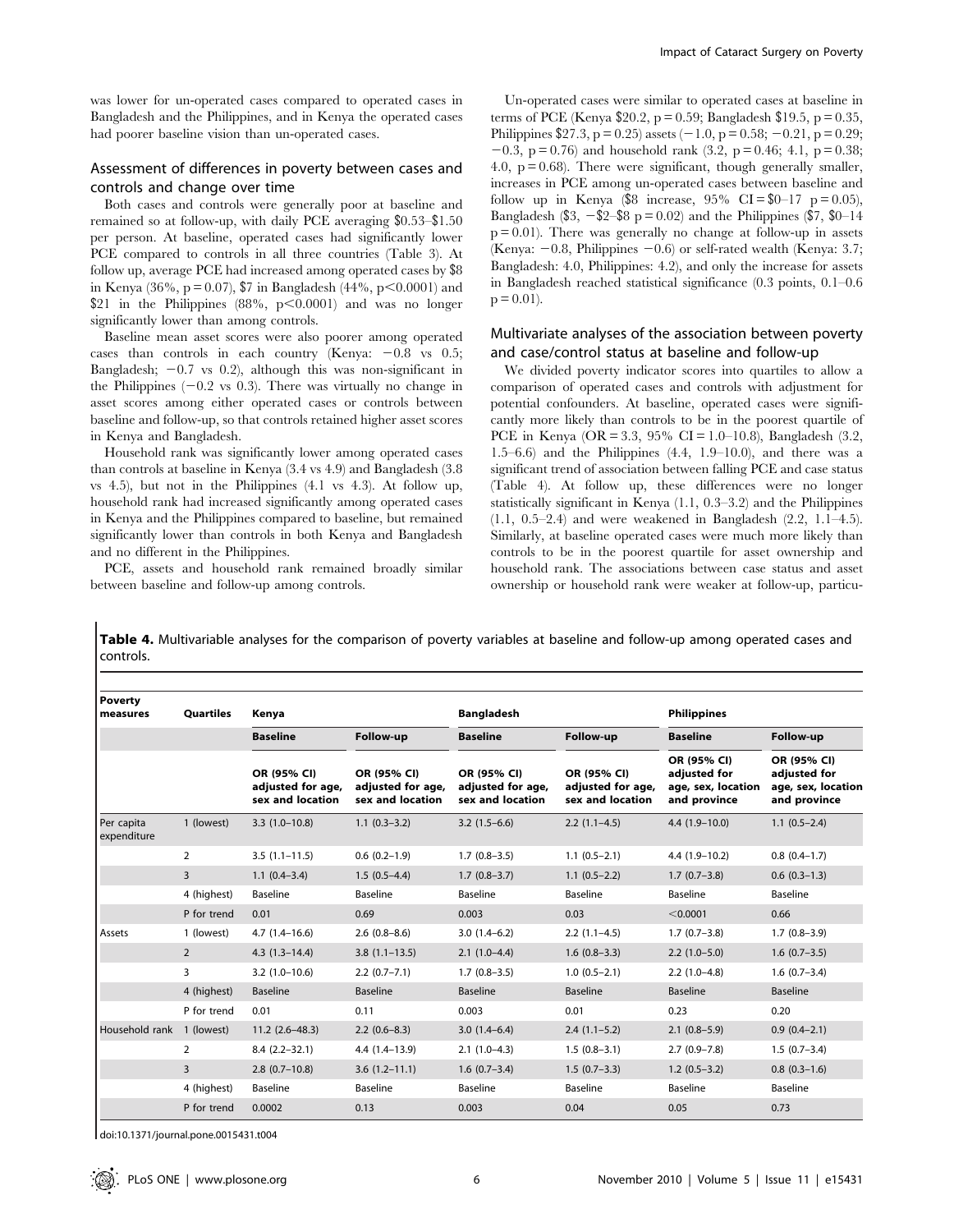larly in Kenya and the Philippines. For all measures of poverty, the trends of level of poverty in relation to case status remained statistically significant in Bangladesh at follow-up but not in Kenya or the Philippines. Additional adjustment for marital status, household size, baseline self rated health, school attendance and literacy weakened the associations at baseline, though they generally remained strong and statistically significant, and did not change the follow-up associations (data not shown).

Operated cases were also compared to un-operated cases for the three poverty indicators at baseline and follow-up (Table 5). In Kenya, there was no difference between operated and un-operated cases in PCE or assets at either baseline or follow-up. At baseline, there was no difference in household rank, but at follow-up the operated cases were less likely to be in the poorest quartiles of household rank compared to the un-operated cases. In Bangladesh, the operated cases were somewhat poorer than the unoperated cases at baseline in terms of PCE, but this association disappeared at follow-up. Assets and household rank did not differ between operated and un-operated cases, either at baseline or follow-up. In the Philippines the operated and un-operated cases were similar at baseline for all three poverty measures. At followup, the operated cases were less likely than the un-operated cases to be in the poorest quartiles for each of the three measures.

#### Predictors of change among operated cases

Predictors of change in PCE from baseline to follow-up were assessed among the operated cases (Table 6). There was no evidence for significant difference in change in PCE by any of the variables assessed, but some consistent trends were apparent. Improvements in PCE were larger among those  $\leq 75$  years compared to older participants in Bangladesh and the Philippines, and increases were larger among women than men in Kenya and the Philippines. Increases in PCE were consistently larger among unmarried than married people in all three countries. In the Philippines the increase in PCE was most apparent among people with high self-rated health or better baseline VA at baseline, while this was not apparent in Kenya and Bangladesh. No consistent trends were apparent for the change in PCE by outcome VA or number of eyes operated. In each setting the largest proportional increase in PCE was apparent among those in the poorer half of PCE at baseline compared to those above the median for PCE (Kenya: 158% increase in PCE versus 4% increase, Bangladesh: 94% versus 12%, Philippines: 116% versus 73%) (Figure 1).

We also explored how PCE was allocated and how this allocation changed over time. The largest proportion of PCE was spent on food both at baseline and at follow-up in all three countries. In the wealthier operated cases (i.e. above the median PCE at baseline) the largest increase in expenditure from baseline to follow up was on non-food items, so that the proportion of expenditure on food fell. In contrast among the poorer half (below the median PCE at baseline) most of the increased spending was on food items. As a result, at follow up there was little difference in expenditure on food between the poorer and wealthier operated cases.

Table 5. Multivariable analyses for the comparison of poverty variables at baseline and follow-up among operated cases and unoperated cases.

| <b>Poverty measures</b>   |                             | <b>Quartiles</b>                                     | Kenya                                                |                 | <b>Bangladesh</b>                                             |                                                                                   | <b>Philippines</b>                                        |
|---------------------------|-----------------------------|------------------------------------------------------|------------------------------------------------------|-----------------|---------------------------------------------------------------|-----------------------------------------------------------------------------------|-----------------------------------------------------------|
|                           |                             | <b>Baseline</b>                                      | Follow-up                                            | <b>Baseline</b> | Follow-up                                                     | <b>Baseline</b>                                                                   | Follow-up                                                 |
|                           |                             | OR (95% CI)<br>adjusted for age,<br>sex and location | OR (95% CI)<br>adjusted for age,<br>sex and location | OR (95% CI)     | OR (95% CI)<br>sex and location sex and location and province | adjusted for age, adjusted for age, for age, sex, location for age, sex, location | OR (95% CI) adjusted OR (95% CI) adjusted<br>and province |
| Per capita<br>expenditure |                             | 1 (lowest) 0.8 (0.3-2.6)                             | $0.8(0.3-2.2)$                                       | $2.5(1.0-6.3)$  | $0.8(0.3-2.0)$                                                | $1.3(0.5-3.0)$                                                                    | $0.5(0.2-1.2)$                                            |
|                           | $\overline{2}$              | $0.6(0.2-1.8)$                                       | $0.7(0.2 - 2.0)$                                     | $1.9(0.7-5.0)$  | $0.6(0.2-1.7)$                                                | $1.8(0.7-4.3)$                                                                    | $0.5(0.2-1.3)$                                            |
|                           | $\overline{3}$              | $1.4(0.4-4.7)$                                       | $1.8(0.5-5.9)$                                       | $1.8(0.7-4.8)$  | $0.5(0.2-1.3)$                                                | $2.3(0.8-6.2)$                                                                    | $0.4(0.2-0.9)$                                            |
|                           | $\overline{4}$<br>(highest) | Baseline                                             | <b>Baseline</b>                                      | <b>Baseline</b> | Baseline                                                      | <b>Baseline</b>                                                                   | <b>Baseline</b>                                           |
|                           | P for<br>trend              | 0.48                                                 | 0.35                                                 | 0.08            | 0.95                                                          | 0.87                                                                              | 0.24                                                      |
| Assets                    |                             | 1 (lowest) 0.8 (0.3-2.6)                             | $0.9(0.3-2.9)$                                       | $1.1(0.4-2.8)$  | $1.0(0.4-2.5)$                                                | $0.6(0.2-1.6)$                                                                    | $0.4(0.2-1.1)$                                            |
|                           | $\overline{2}$              | $1.6(0.4-6.1)$                                       | $0.9(0.3-2.9)$                                       | $0.9(0.3-2.3)$  | $1.0(0.4-2.6)$                                                | $0.8(0.3-2.0)$                                                                    | $0.6(0.2-1.4)$                                            |
|                           | $\overline{3}$              | $2.1(0.6 - 7.6)$                                     | $1.9(0.5-6.5)$                                       | $2.0(0.7-5.8)$  | $1.5(0.5-4.3)$                                                | $1.2(0.5-2.9)$                                                                    | $0.6(0.2-1.5)$                                            |
|                           | $\overline{4}$<br>(highest) | <b>Baseline</b>                                      | <b>Baseline</b>                                      | <b>Baseline</b> | <b>Baseline</b>                                               | <b>Baseline</b>                                                                   | <b>Baseline</b>                                           |
|                           | P for<br>trend              | 0.37                                                 | 0.52                                                 | 0.62            | 0.78                                                          | 0.22                                                                              | 0.09                                                      |
| Household rank            |                             | 1 (lowest) 0.7 (0.1-4.2)                             | $0.4(0.1-1.8)$                                       | $1.4(0.5-3.5)$  | $0.7(0.3-2.0)$                                                | $0.8(0.3-2.5)$                                                                    | $0.4(0.2-1.1)$                                            |
|                           | $\overline{2}$              | $1.2(0.2 - 7.1)$                                     | $0.5(0.2-1.8)$                                       | $2.1(0.7-5.8)$  | $1.8(0.7-5.0)$                                                | $0.9(0.3 - 3.0)$                                                                  | $1.0(0.4-2.6)$                                            |
|                           | $\overline{3}$              | $1.8(0.3-12.9)$                                      | $1.7(0.4-6.4)$                                       | $1.1(0.4-3.0)$  | $1.4(0.4-4.2)$                                                | $1.2(0.4-3.5)$                                                                    | $1.1(0.4-2.6)$                                            |
|                           | $\overline{4}$<br>(highest) | Baseline                                             | <b>Baseline</b>                                      | <b>Baseline</b> | <b>Baseline</b>                                               | <b>Baseline</b>                                                                   | <b>Baseline</b>                                           |
|                           | P for<br>trend              | 0.22                                                 | 0.05                                                 | 0.37            | 0.58                                                          | 0.40                                                                              | 0.05                                                      |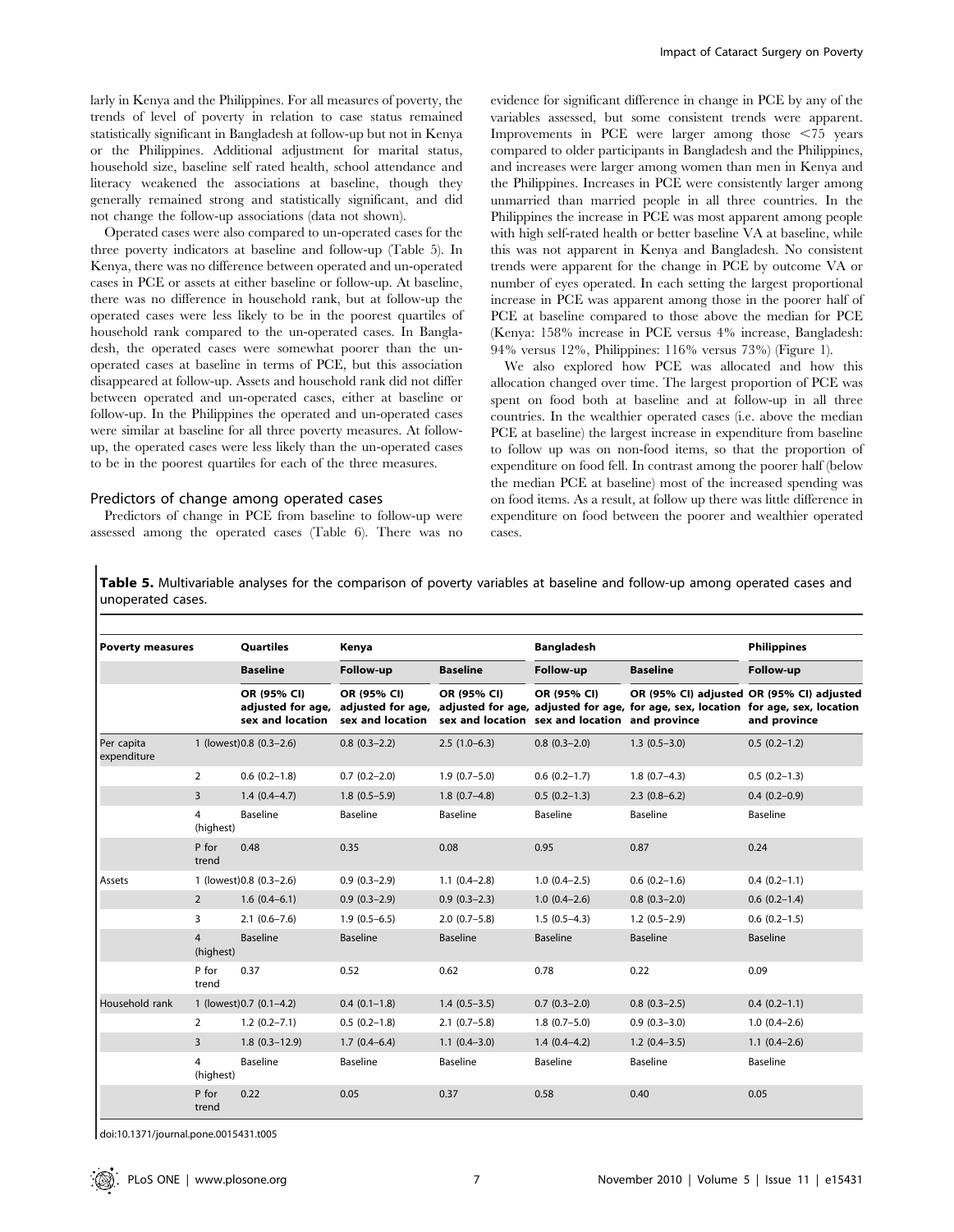Table 6. Predictors of change in PCE between baseline and follow-up among operated cases.

|                               |                | Kenva                                                                                                                                                                                                                                                                                                        |                                          |                            |    | <b>Bangladesh</b>           |                                                   |                            |    | <b>Philippines</b>                      |                                        |                          |
|-------------------------------|----------------|--------------------------------------------------------------------------------------------------------------------------------------------------------------------------------------------------------------------------------------------------------------------------------------------------------------|------------------------------------------|----------------------------|----|-----------------------------|---------------------------------------------------|----------------------------|----|-----------------------------------------|----------------------------------------|--------------------------|
|                               |                | <b>Baseline</b><br>mean PCE<br>N (95% CI)                                                                                                                                                                                                                                                                    | <b>Follow up</b><br>mean PCE<br>(95% CI) | Mean<br>change<br>(95% CI) | N. | <b>Baseline</b><br>(95% CI) | <b>Follow up</b><br>mean PCE mean PCE<br>(95% CI) | Mean<br>change<br>(95% CI) | N  | <b>Baseline</b><br>mean PCE<br>(95% CI) | Follow up Mean<br>mean PCE<br>(95% CI) | change<br>(95% CI)       |
| Age                           | $\leq 75$      | 27 24 (17-32)                                                                                                                                                                                                                                                                                                | $32(22-43)$                              | $8(-3-20)$                 | 64 | $15(13-17)$                 | 23 (17-29)                                        | $8(2-14)$                  | 56 | $20(17-22)$                             | 43 (15-72)                             | $24 (-5-52)$             |
|                               | >75            | 38 20 (15-26)                                                                                                                                                                                                                                                                                                | $27(17-37)$                              | $7(-3-17)$                 | 35 | $19(7-31)$                  | $23(14-31)$                                       | $4(-8-16)$                 | 43 | 29 (19 - 38)                            | $47(33-60)$                            | $18(3-33)$               |
|                               | p-value        | 0.34                                                                                                                                                                                                                                                                                                         | 0.30                                     | 0.88                       |    | 0.92                        | 0.80                                              | 0.51                       |    | 0.11                                    | 0.03                                   | 0.72                     |
| Sex                           | Male           | 33 20 (15-24)                                                                                                                                                                                                                                                                                                | $22(17-27)$                              | $2(-4-8)$                  | 47 | $18(9-27)$                  | $25(18-31)$                                       | $7(-3-16)$                 | 38 | $21(16-25)$                             | $34(22-47)$                            | $14(3-25)$               |
|                               | Female         | 32 24 (16-32)                                                                                                                                                                                                                                                                                                | $38(24-51)$                              | $13(0-27)$                 | 52 | $15(12-18)$                 | $22(15-28)$                                       | $7(0-13)$                  | 61 | 26 (19-32)                              | $51(25-78)$                            | $25 (-2-53)$             |
|                               | p-value        | 0.48                                                                                                                                                                                                                                                                                                         | 0.13                                     | 0.12                       |    | 0.83                        | 0.30                                              | 0.99                       |    | 0.28                                    | 0.27                                   | 0.41                     |
| Married                       | Yes            | 35 20 (14-26)                                                                                                                                                                                                                                                                                                | $24(15-34)$                              | $4(-8-16)$                 | 48 | $20(11-28)$                 | 23 (18-27)                                        | $4(-5-11)$                 | 43 | $22(19-26)$                             | 35 (24-46)                             | $13(3-23)$               |
|                               | <b>No</b>      | 28 23 (16-30)                                                                                                                                                                                                                                                                                                | $35(24-46)$                              | $12(3-21)$                 | 51 | $13(11-15)$                 | $23(15-31)$                                       | $10(2-18)$                 | 53 | $25(17-33)$                             | $53(23-84)$                            | $28 (-3-60)$             |
|                               | p-value        | 0.30                                                                                                                                                                                                                                                                                                         | 0.10                                     | 0.26                       |    | 0.09                        | 0.29                                              | 0.24                       |    | 0.53                                    | 0.50                                   | 0.35                     |
| Literate                      | Yes            | 19 25 (18-32)                                                                                                                                                                                                                                                                                                | 28 (19-36)                               | $3(-7-12)$                 | 8  | $17(13-21)$                 | $25(19-32)$                                       | $8(0-16)$                  | 84 | 24 (19-30)                              | 49 (29-68)                             | $24(4-44)$               |
|                               | No             | 46 21 (15-26)                                                                                                                                                                                                                                                                                                | $30(21-40)$                              | $10(0-19)$                 | 91 | $16(12-21)$                 | $23(18-28)$                                       | $6(0-13)$                  | 15 | 19 (15-24)                              | $23(13-33)$                            | $3(-8-15)$               |
|                               | p-value        | 0.15                                                                                                                                                                                                                                                                                                         | 0.58                                     | 0.30                       |    | 0.24                        | 0.01                                              | 0.68                       |    | 0.56                                    | 0.04                                   | 0.07                     |
| Baseline self-rated<br>health |                | <median (13-20)<="" 17="" 19="" td=""><td><math>24(15-33)</math></td><td><math>8(1-14)</math></td><td>47</td><td><math>15(12-19)</math></td><td>23 (16-29)</td><td><math>8(1-14)</math></td><td>59</td><td><math>25(18-32)</math></td><td><math>33(26-41)</math></td><td><math>8(-1-18)</math></td></median> | $24(15-33)$                              | $8(1-14)$                  | 47 | $15(12-19)$                 | 23 (16-29)                                        | $8(1-14)$                  | 59 | $25(18-32)$                             | $33(26-41)$                            | $8(-1-18)$               |
|                               |                | $\geq$ median 46 24 (18-30)                                                                                                                                                                                                                                                                                  | $32(22-41)$                              | $7(-2-17)$                 |    | $52 \quad 18(10-26)$        | $23(16-30)$                                       | $5(-4-15)$                 | 40 | $22(18-26)$                             | $62(21-103)$ 40 $(0-80)$               |                          |
|                               | p-value        | 0.23                                                                                                                                                                                                                                                                                                         | 0.45                                     | 0.98                       |    | 0.69                        | 0.71                                              | 0.66                       |    | 0.72                                    | 0.18                                   | 0.13                     |
| <b>Baseline PCE</b>           |                | $\leq$ median 28 10 (9-11)                                                                                                                                                                                                                                                                                   | 26 (12-39)                               | $16(3-29)$                 | 59 | $9(9-10)$                   | $18(13-23)$                                       | $9(4-14)$                  | 61 | $14(13-16)$                             | $31(24-38)$                            | $17(10-24)$              |
|                               |                | $\geq$ median 37 31 (25-37)                                                                                                                                                                                                                                                                                  | $33(24-41)$                              | $1(-7-9)$                  | 40 | $27(17-37)$                 | $30(21-39)$                                       | $3(-9-16)$                 | 38 | 39 (29-49)                              |                                        | $67(24-110)$ 28 (-16-73) |
|                               | p-value        | < 0.0001                                                                                                                                                                                                                                                                                                     | 0.03                                     | 0.05                       |    | < 0.001                     | 0.0003                                            | 0.40                       |    | < 0.0001                                | 0.002                                  | 0.60                     |
| <b>Baseline VA</b>            | MVI/SVI        | 38 20 (15-27)                                                                                                                                                                                                                                                                                                | $28(21-36)$                              | $8(1-15)$                  | 45 | $15(12-18)$                 | $20(17-23)$                                       | $5(2-9)$                   | 47 | 24 (15-33)                              | 53 (19-87)                             | $29(-6-64)$              |
|                               | <b>Blind</b>   | 27 24 (17-32)                                                                                                                                                                                                                                                                                                | $31(17-45)$                              | $7(-8-22)$                 | 54 | $18(10-25)$                 | $25(17-34)$                                       | $8(-2-18)$                 | 52 | $23(19-27)$                             | $37(26-48)$                            | $14(4-24)$               |
|                               | p-value        | 0.22                                                                                                                                                                                                                                                                                                         | 0.96                                     | 0.90                       |    | 0.77                        | 0.89                                              | 0.66                       |    | 0.45                                    | 0.59                                   | 0.41                     |
| Outcome VA                    | $6/6 - 6/18$   | 41 25 (19 - 32)                                                                                                                                                                                                                                                                                              | $33(22-44)$                              | $8(-3-19)$                 | 83 | $17(12-22)$                 | $22(17-26)$                                       | $5(-1-11)$                 | 71 | $24(18-30)$                             | $47(23 - 70)$                          | $23(-1-47)$              |
|                               | < 6/18         | 24 16 (13–20)                                                                                                                                                                                                                                                                                                | $24(17-31)$                              | $7(0-14)$                  | 16 | $14(10-17)$                 | 29 (10-48)                                        | $16(-3-34)$                | 28 | 23 (18-29)                              | $40(28-51)$                            | $16(5-28)$               |
|                               | p-value        | 0.11                                                                                                                                                                                                                                                                                                         | 0.40                                     | 0.95                       |    | 0.65                        | 0.43                                              | 0.17                       |    | 0.58                                    | 0.51                                   | 0.62                     |
| Eyes operated                 | $\mathbf{1}$   | 44 21 (16-25)                                                                                                                                                                                                                                                                                                | $27(20-35)$                              | $7(0-13)$                  | 75 | $14(12-16)$                 | $23(17-29)$                                       | $9(3-15)$                  | 67 | $24(18-31)$                             | 36 (27-44)                             | $11(2-21)$               |
|                               | $\overline{2}$ | 21 25 (15-34)                                                                                                                                                                                                                                                                                                | 34 (17-50)                               | $9(-10-29)$                | 24 | $24(7-41)$                  | $23(16-30)$                                       | $-1$ (-16-14)30            |    | $21(17-26)$                             |                                        | 66 (12-120) 45 (-9-99)   |
|                               | p-value        | 0.56                                                                                                                                                                                                                                                                                                         | 0.37                                     | 0.80                       |    | 0.11                        | 0.66                                              | 0.21                       |    | 0.66                                    | 0.36                                   | 0.22                     |

doi:10.1371/journal.pone.0015431.t006

#### Discussion

This intervention study conducted in Kenya, Bangladesh and the Philippines showed that one year after cataract surgery PCE increased significantly among operated cases so that it was no longer lower than controls, while assets remained largely unchanged and self-rated wealth improved in Kenya and the Philippines. Overall PCE increased between 36% and 88% in the three countries. These gains were apparent in different sociodemographic and ophthalmic groups, and did not vary by ophthalmic characteristics. Gains in PCE were most noticeable in the most vulnerable groups, that is, those who were poorer, older, female or unmarried.

These data can provide further insight into the association between poverty and cataract. In this study, cases had lower levels of education than controls and thereby potentially more early life poverty. In addition, cost was cited as the main barrier to uptake of cataract surgery in this study [14–16], as it is in other studies [21]. This confirms the ''selection effect'' whereby poorer people are more likely to become blind because they are less likely to have

their cataract treated [22]. Together, these data suggest that poverty causes blindness.

The data also suggest that cataract blindness may cause poverty. In this study the association between poverty and cataract at baseline persisted after adjustment for health, markers of early-life wealth (e.g. education) and social support, potentially suggesting an additional direct effect of cataract on poverty. One possible explanatory route for cases being poorer than controls at baseline is the impact of visual impairment on productivity. A companion paper from this study showed that cases were less likely to participate in productive activities (i.e. paid work and non-market activities) compared to controls at baseline [10]. Cataract blindness may also have resulted in restrictions of productivity of other household members as almost half of cases in Bangladesh and a quarter of cases in Kenya and the Philippines reported receiving assistance from household members at baseline (compared to  $\leq 10\%$  of controls) [10]. Furthermore, the time-use data suggested that after surgery the operated cases were significantly more likely to be involved in productive activities and spent on average 1–2 hours more on these activities in each setting. At the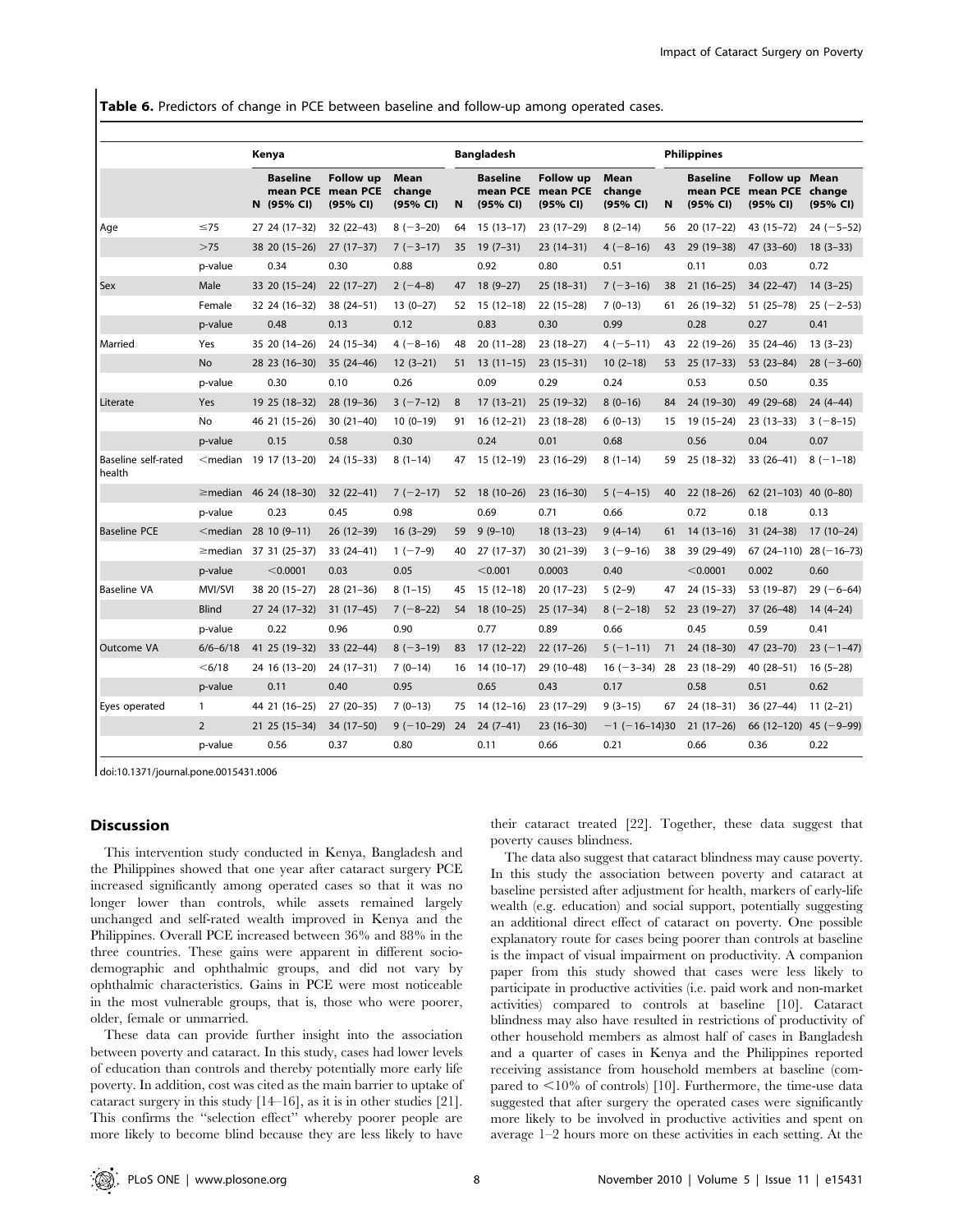Follow-up

**Baseline** 

Above median





Figure 1. Change in allocation of expenses between baseline and follow-up among operated cases. doi:10.1371/journal.pone.0015431.g001

same time the frequency of reported assistance with activities more than halved in each setting [12]. The increase in PCE and consequent reduction in poverty that was evident after cataract surgery could therefore potentially be explained by increases in productivity of cases after surgery. This lends empirical support to the argument that blindness contributes to poverty and provides further evidence for the cyclical link between poverty and disability.

Other studies, though sparse, are consistent with our findings. The cross-sectional association between poverty and blindness has also been demonstrated in Pakistan [2], India [1], and Cambodia [3]. Longitudinal studies have demonstrated a reduction in employment and productivity associated with the onset of disability and that this is reversed if disability is alleviated [22]. A survey of patients in India also demonstrated the impact of blindness on loss of jobs, and found that most people who had lost their job as a result of blindness subsequently regained employment after cataract surgery, with consequent increased productivity [4]. The selection effect, whereby poor people are more likely to become disabled was clearly demonstrated using longitudinal data in the UK [22], and in Ireland [23].

There were a number of limitations to the study. Recall bias was possible since operated cases were generally very satisfied with their surgery. However, smaller changes were seen for asset scores or self-rated wealth, the latter being arguably the most subjective and therefore vulnerable to recall bias. Furthermore, the change in allocation of expenditure followed a meaningful pattern as expenditure on food did not increase among households that were richer at baseline, whereas expenditure on food increased among the poorer households. This supports Engel's law that states that as income rises the proportion of income spent on food falls [24], so that we would expect to see greater gains in expenditure on food among the poorer compared to the wealthier households as was the case in this study. PCE among controls was similar at baseline and follow-up providing support for cataract surgery being the key causal factor in the changes among operated cases.

**Baseline** 

Follow-up

**Below median** 

Improvements in PCE at follow-up were observed among unoperated cases despite having received no intervention. The increase in PCE was of a similar magnitude in Kenya for the two case types, in Bangladesh it was about half the amount for the unoperated cases as for the operated cases, and in the Philippines it was about one third of the level in the un-operated cases as in the operated cases. The multivariable analyses showed few differences for poverty variables between operated and un-operated cases at baseline or follow-up in Kenya, while in Bangladesh and the Philippines there was some indication that the operated cases received benefits by follow-up in terms of PCE increases compared to the un-operated cases. However, the sample size was not powered to detect differences between operated and unoperated cases. It is not clear why PCE increased among unoperated cases, and similar changes were not observed in visionrelated or generic quality of life [12], or participation in productive activities [13]. One possible explanation is that the household members of the un-operated cases, and the cases themselves, adapted over time so that the productivity constraints on the carer(s) was reduced.

PCE showed a greater change after surgery compared to the other measures of poverty (assets and self-rated wealth). PCE is a short-term measure of wealth and can change rapidly as the circumstances of the household change (e.g. a member becomes involved in paid employment or is able to cultivate land). In contrast, assets and self-rated wealth are longer term measures of poverty, as it takes time to accumulate assets or to alter perception of household wealth. Assets and self-perceived wealth are therefore less responsive to change compared to PCE and therefore one year of follow-up may have been insufficient to observe an impact of cataract surgery on these measures.